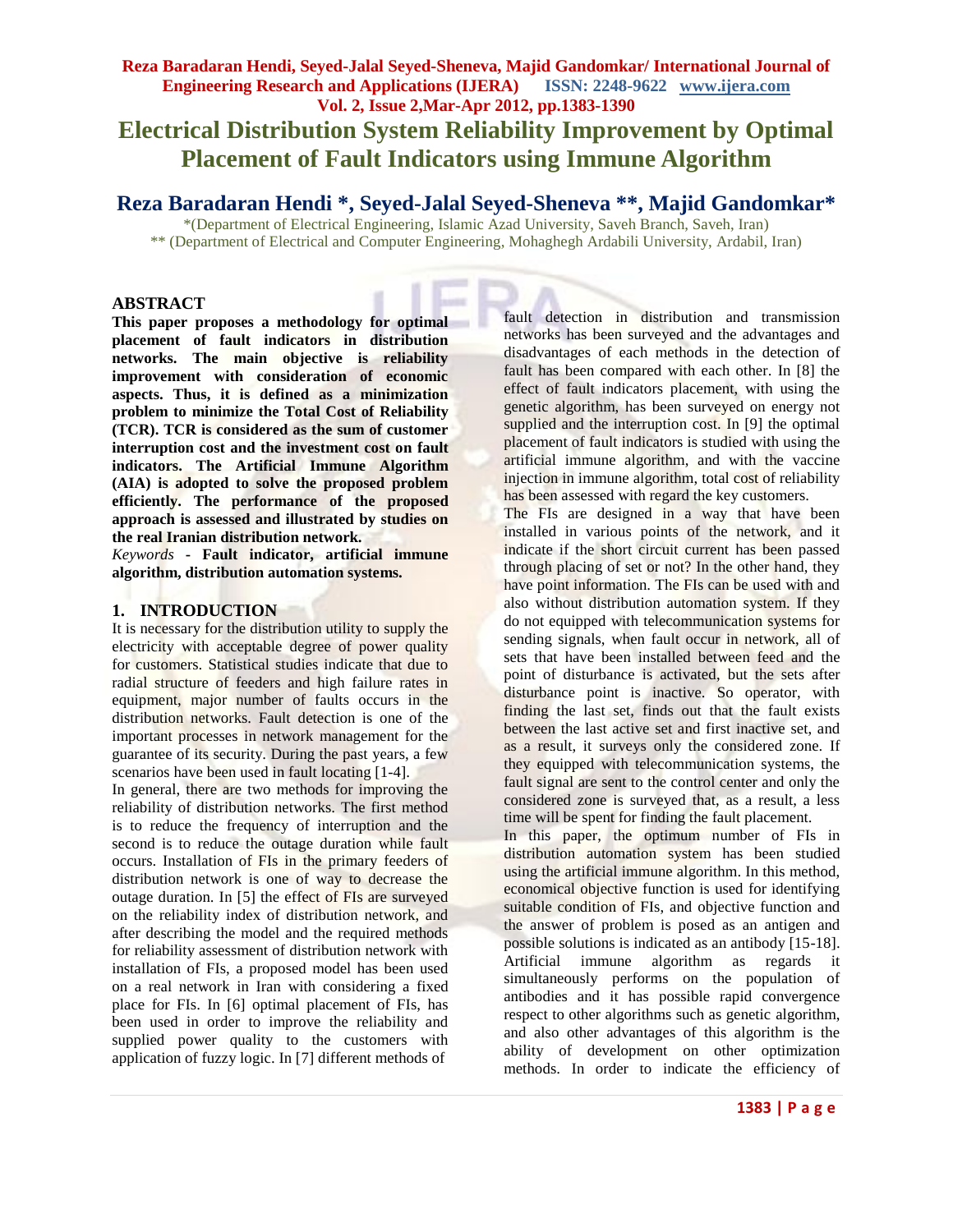proposed method, the artificial immune algorithm has been used for optimal placement of FIs on a real Iranian distribution network. Result assessment indicated that the proposed algorithm for optimal placement of FIs, with regarding customer interruption cost has been effective and it can be used as an effective intelligent algorithm in distribution networks.

#### **2. MODELING AND ASSESSMENT TECHNIQUE**

When a permanent fault occurs in the network, faulted section of the network is detected with FI, and system operator is isolated faulted section with breakers and switches, and the sane section of the network is resupplying immediately. Faulted section has to be repaired and then resupplied [8]. Fault treatment process in network management has been indicated in Fig. 1



#### **Fig 1: Fault treatment process in network management**

The FI can decrease the process of fault detection, and it improved the reliability cost. For example a sample feeder with a FI, is shown in Fig. 2.



**Fig 2: A Typical distribution system with one FI**

Assume that the fault detection time of this feeder is 1 hour, and it is depended to feeder length. With installation of a FI, the fault locating time for upstream part of the feeder is:

$$
1 \times \frac{5}{5+3} = 0.625\tag{1}
$$

And the fault locating time for downstream part of the feeder is:

$$
1 \times \frac{3}{5+3} = 0.375
$$
 (2)

In general, with installation of n FI on distribution feeder, that feeder is divided to  $n+1$  part, and the fault locating time for *i* th part is calculated as follow:

$$
(T_{\text{detect}})_i = T_0 \times \left(\frac{L_i}{\sum_{j=1}^{n+1} L_j}\right) \qquad i = 1, 2, 3, ..., n+1 \qquad (3)
$$

Where

L<sub>i</sub>: Length of part *i* th

T<sub>0</sub>: average of fault locating time without FI

 $($ 

With calculation the fault locating time and also with regarding repair or switching time, and with application of customer damage function, can be calculating the customer interruption cost.

#### **3. CUSTOMER INTERRUPTION COST EVALUATION**

Estimate the reliability worth usually is done through evaluating the reliability index that indirectly reflects the worth of reliability. Reliability worth usually is evaluate as interruption cost, and can, for interrupted energy Assessment Rate or loss of Load Expectation, through statistical information that results in utilizing the elements of system.

Generally, in order to calculate the customer interruption cost, there is not a special rule and equation, and it specifically estimated through the estimation methods that can causes direct and indirect costs. Stop of the production line, putrefying nutrition and destruction of electrical equipment like computer from the effects of direct costs and damage related to the lack of production and sale, the problems of restarting is considered as the effects of indirect costs.

The cost that is caused from interruptions, it can be extremely different from a consumer to other consumer and from a country to the other country. Occurrence of interruption (in what year, what day of week or what hour of the day it has been occurred and/ or before the occurrence of fault, it has been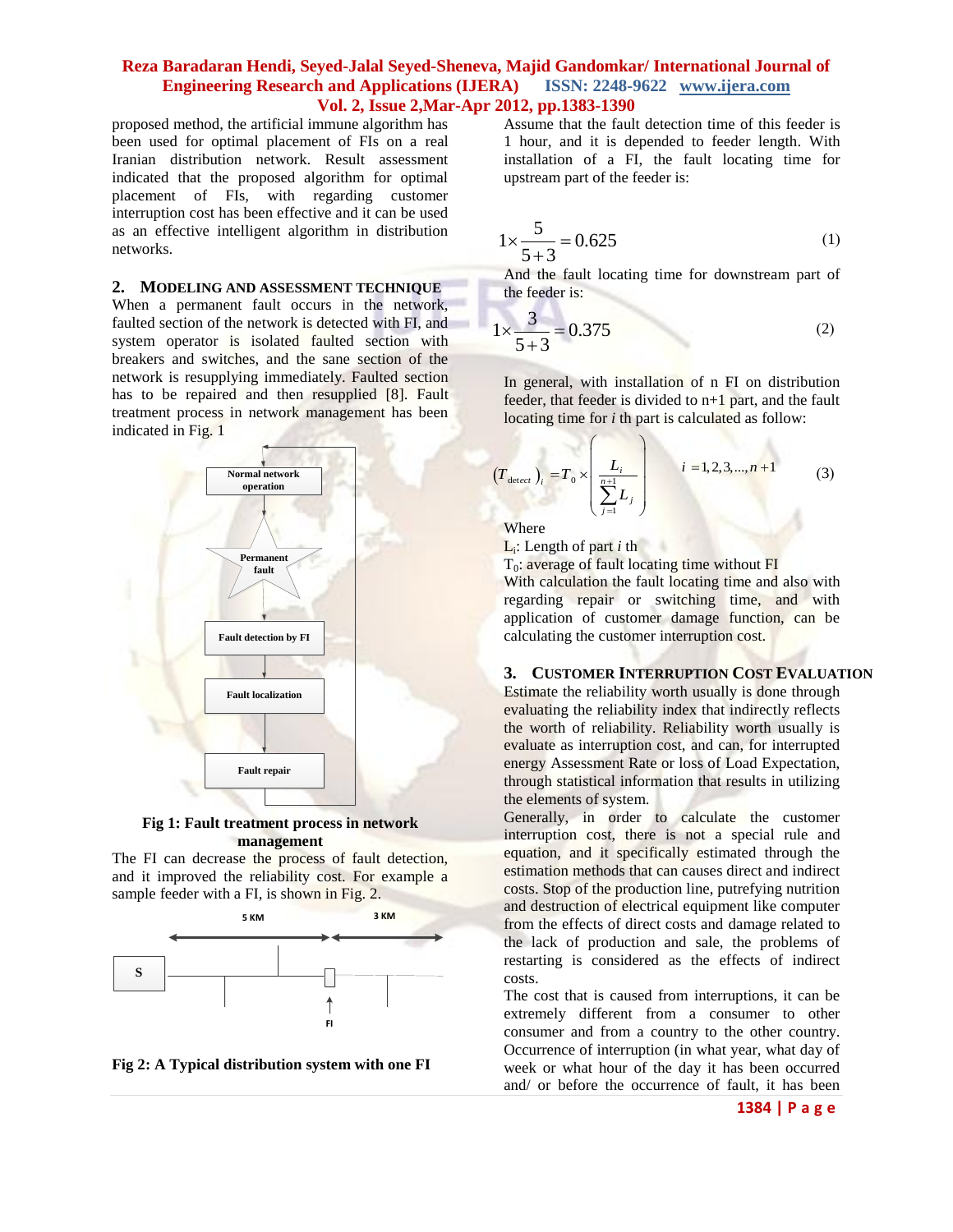warned or not, is very significant. If the consumer is equipped with generator of reservation or other emergency electricity systems, the rate of entered damage becomes less on them.

Interruption cost also rises with increase of time. Short-term interruptions can stop the production line and damage the equipment. Longer interruptions cause the lack of manufacturing production and fall of the existence of production [10, 11].

So, for assessment of the customer interruption cost, we need to identify the economical damage in a suitable way that is related to the consumers in the time of interruption occurrence. Economical damage that is emergent from interruption can be indicated in a customer damage function. This function can be estimated for each kinds of residential, commercial and or industrial customer. In order to obtain general damage function of the system, we can collect the damage function of residential, commercial, and

$$
Minimize TCR = CIC + INVS
$$
 (6)

industrial in that part of load until it obtains typically complex damage function [12-14]. Diagram (1) indicates the damage function of residential, commercial and industrial customer.



**Diagram 1: Customer damage function for different sector**

Interruption cost in distribution network can be

shown with the following equation:  
\n
$$
CIC = \sum_{i=1}^{n} IC_i = \sum_{i=1}^{n} \lambda_i l_i \left( \sum_{j=1}^{n} C_{ij} L_j \right)
$$
\n(4)

Where

n total number of line segment;

 $IC_i$  interruption cost per year due to outage in line segment i;

 $\lambda_i$  outage rate (failure per year/Km) of line segment

 $L_i$ length of line segment i;  $C_{ij}$  interruption cost of load at segment j due to an outage at segment i;

 $L_i$ total load of line segment j;

 $C_{ii}$  is Interruption cost of residential, commercial, industrial customers and priority customers that is calculated as follow:

calculated as follow:  
\n
$$
C_{ij} = \left( \text{Res}_j f_R(r_{ij}) + \text{Com}_j f_C(r_{ij}) + \text{Ind}_j f_I(r_{ij}) + \sum_{l=1}^3 \text{Pri}_j^l f_P^{l}(r_{ij}) \right)
$$
 (5)

Where, in this equation Res, Com, Ind and pri is load percentage of residential, commercial, industrial and priority customers respectively, and  $f_r$ ,  $f_c$ ,  $f_l$  and  $f_p$  is residential, commercial, industrial and priority customer damage function respectively, and r<sub>ij</sub> duration of service interruption of segment *j* due to a outage at segment *i*.

With calculating the interruption cost with using above equation and also the investment cost of FIs, we can obtain total cost of reliability with regard to the following method that is the final objective function for finding the optimal placement of FIs:

In this equation, CIC is the customer interruption cost and INVS is the investment cost of FIs.

## **4.1 IMMUNE ALGORITHM**

IA, as a research method and efficient optimization between other methods as genetic and intelligence algorithms, has a special situation. IA is a method that is derived from the approach of performance in immune system of body in facing with external diseases factors like viruses and bacteria and in a general framework of antigens, attack organism of creatures, they not only destroy the cells, but also produce the cells. One of the interesting mechanisms in defense system of creatures in facing with this attack is the fast production of defense cells that are very significant in identifying antigens and also destroying them. Interestingly, the rate of reproduction in defense cells and antibody is dependent on the rate of their success in destroying diseases Factors. It means that, the immune system reproduces more the defense cells with better performance, and it produces those lesser, who have less ability. The rate of recognition of an antigen is identified by defense cells with affinity factor. Defense cells with lesser affinity must tolerate a biological factors namely mutation until they can, with creating the changes in their own selves, increase their affinity with diseases factors, and they can improve the defense performance. Mutation for defense factors with more affinity, is lesser and conversely.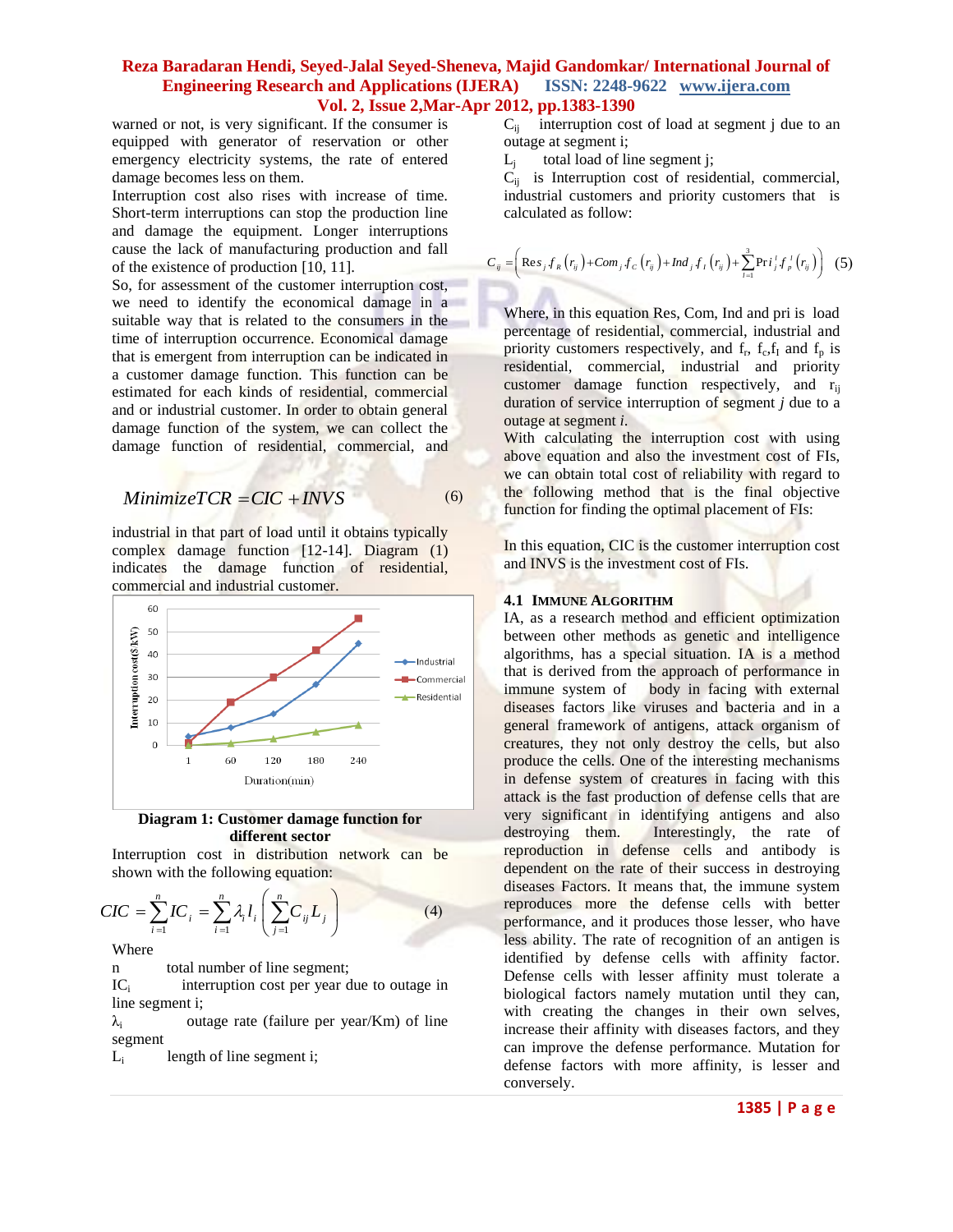$$
IE\left(N\right) = \frac{1}{M} \sum_{j=1}^{M} IE_{j}\left(N\right) \tag{8}
$$

#### **4.2 Immune system of human body**

In Immune system of cells, molecules and rules that have been organized, prevents against the attack of pathogens such as virus, bacteria and other guest hunger to body. One of the reactions of Immune system is transpiration of antibody by Lymphocytes of kind B. These antibodies are identifying with the Fig Y that are attached to the level of cell B. Lymphocytes of kind B with transpiration antibody identifies a part of antigen namely Epitope, and with making a strong join causes destroying the antigens [18-15]. In Fig. 3 the approach of join between antibody and antigen has been indicated.





In the introduced algorithm, objective function as an antigen and solutions of problem in search space is indicated as an antibody. During the process of optimization, the antibody that has most affinity with antigen is selected as a best solution. Parameters of diversity and affinity is calculated and used constantly during the approach of algorithm.

#### 4.3.1 Diversity

To prevent local optimal solution in the evaluation process the diversity is measured between the antibodies. Antibodies that have more diversity and, with regard it, low affinity, is selected. In order to

$$
I E_j (N) = -\sum_{i=1}^{n} P_{ij} \log P_{ij}
$$
 (7)

measure the diversity between antibodies the concept of information Entropy has been used. Based on the concept of information Entropy, Entropy of *j*th gene  $(i=1,2,...,M)$  is expressed as follow:

In this equation  $P_{ij}$  is the probability the *i*th allele comes out the *j*th gen. if all of alleles in *j*th gene are same, the entropy of *j*th gene will be Zero.

Using equation (7), the average of information entropy will be calculated by the following method:

In this equation, M is the number of genes in antibody. Entropy indicates the diversity between the populations of antibodies [19].

4.3.2 Affinity

During the optimization procedure, two kind of affinity are assessed alternatively the first one is the affinity between the antibodies and the second is the affinity between antibody and antigen. Affinity between the *i*th antibody and *j*th antibody is calculated as follow:

$$
Affinity_{(i,j)} = \frac{1}{1 + IE(2)}\tag{9}
$$

In this equation IE(2) is the affinity between the *i*th antibody and *j*th antibody. Affinity  $(i)$  will be within the range  $[0,1]$ .

Affinity between antibody *i* and antigen is calculated by the following equation: -2

$$
(Ag)_i = \frac{1}{1+TCR} \tag{10}
$$

In this equation, TCR has been considered as an objective function of problem. The best answer is obtained when TCR has minimum amount. Fig (4) indicates information Entropy and the structure of genes in the framework of antibody.

| Antibody 1        | FI.no(1) | FI.no(2) | $\cdots$ | FI.no(j) | . | $FI.no(M-1)$ | FIno(M) |
|-------------------|----------|----------|----------|----------|---|--------------|---------|
|                   |          |          |          | j1       |   |              |         |
| Antibody 2        | FI.no(1) | FI.no(2) | .        | FI.no(j) | . | $FI.no(M-1)$ | FIno(M) |
|                   |          |          |          | j2       |   |              |         |
| <b>Antibody N</b> | FI.no(1) | FI.no(2) | .        | FI.no(j) | . | $FI.no(M-1)$ | FIno(M) |
|                   |          |          |          | jN       |   |              |         |

**j**

**Fig 4: Data structure of genes and corresponding information entropy**

## **5. Computation Procedures**

Stages of Performing Algorithm In order to perform the IA, in solving the problem of finding the optimal placement of FIs, we perform like the trend of Fig 5 shown.

Step 1: Presentation of Data Structure: In this stage, the load points, switch, reliability parameters of lines are given as an input data to the program.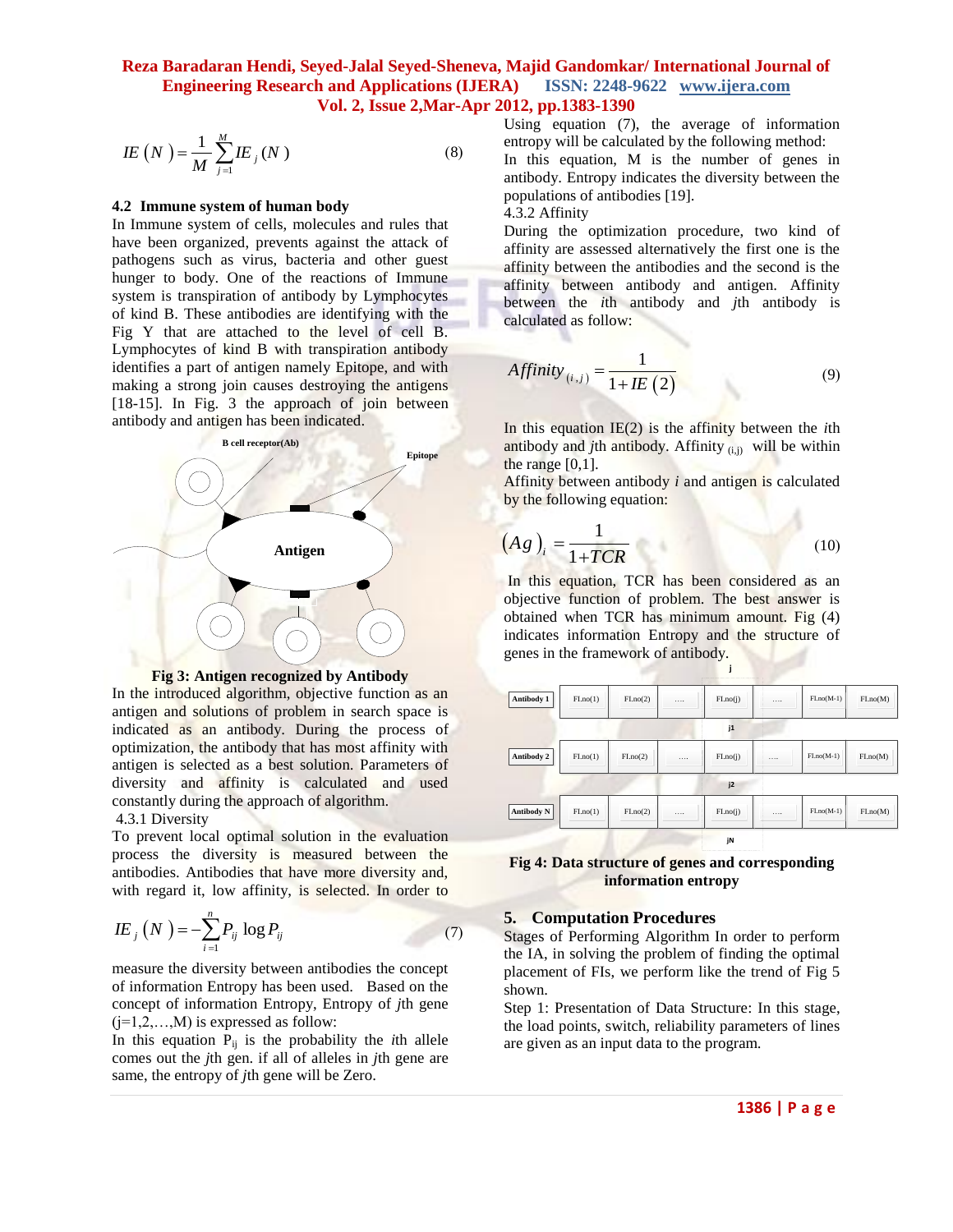Step 2: Production of initial antibody population: A number of antibodies are produced randomly in the space of solving problem.

Step 3: Affinity calculations: In this stage, the affinity between antibodies Affinity  $(i,j)$ , and affinity between antibody and antigen  $(Ag)$ <sub>i</sub> is calculated.

Step 4: Evaluation and selection: The antibodies that have high affinity with antigens are added to new memory cell. The antibodies that have been selected must have low affinity with other antibodies. In the other hand, in choosing the selected antibodies, antibodies are omitted if they have high affinity between their own selves.

Step 5: Crossover and mutation: After selecting the best antibodies, at first, the operation of crossover is performed on them, and with this approach that the existent population is divided in two groups (i.e. parents) and crossover with probability of P<sub>c</sub>  $(0 < P_c < 1)$  is done randomly and in one-cut-point. Then the operation of mutation is done with probability  $P_m$  on selected population.

Step 6: Evaluate the fitness function: in this stage, the affinity is calculated between antibody and antigen, and maximum amount result is compared with most amount of prior population. With regard to existent progress in this parameter, the stage of algorithm is repeated until the most suitable places are obtained for the FIs.



## **Fig 5: Flowchart of fault indicators placement by IA**

# **6. Implementation of proposed algorithm in test system**

In order to perform the proposed algorithm for finding optimal placement of FI, the computer programming has been prepared with using the MATLAB software that the investment cost of FIs and the approach of calculating the customer interruption cost have been included in program. The investment cost of three phases FIs with remote access has been considered 960\$ per year with a life cycle of ten years [9]. Also cost of communication equipment is added to the FIs.

The test system has been indicated in Fig. 6. This system is a real distribution network in Tehran. In this network, there are 16 load points, and a number of customers and the average of load point has been shown in table (1). Reliability parameters in table (2) and also composite customer damage function have been considered in table (3). The first of each section has been considered as a place of FIs installation and time detection of fault place without FI that is one hour and fault detection with communication capability for FI is regard 5 minutes.



In proposed algorithm, in order to obtain the fast convergence, the population of antibody, crossover rate and the mutation rate has been considered respectively 100, 0.8 and 0.15. With performing the algorithm sections 2,4,7,11,15 and 19, most suitable places are obtained for installing the FI. Simulation parameters for IA and Genetic Algorithm (GA) have been considered in table (4).

#### **Table 1: Simulation parameters**

| Algorithm New |            | Cross | Mutation   Memory |      |
|---------------|------------|-------|-------------------|------|
|               | population | over  |                   | cell |
| Immune        | 100        | 0.8   | 0.15              | 50   |
| Genetic       | 100        | 0.6   | 0.2               |      |

Diagram 2 indicates the customer interruption cost before and after installing the FI at each load point. The interruption cost of network, before and after installing the FI is, respectively, decrease from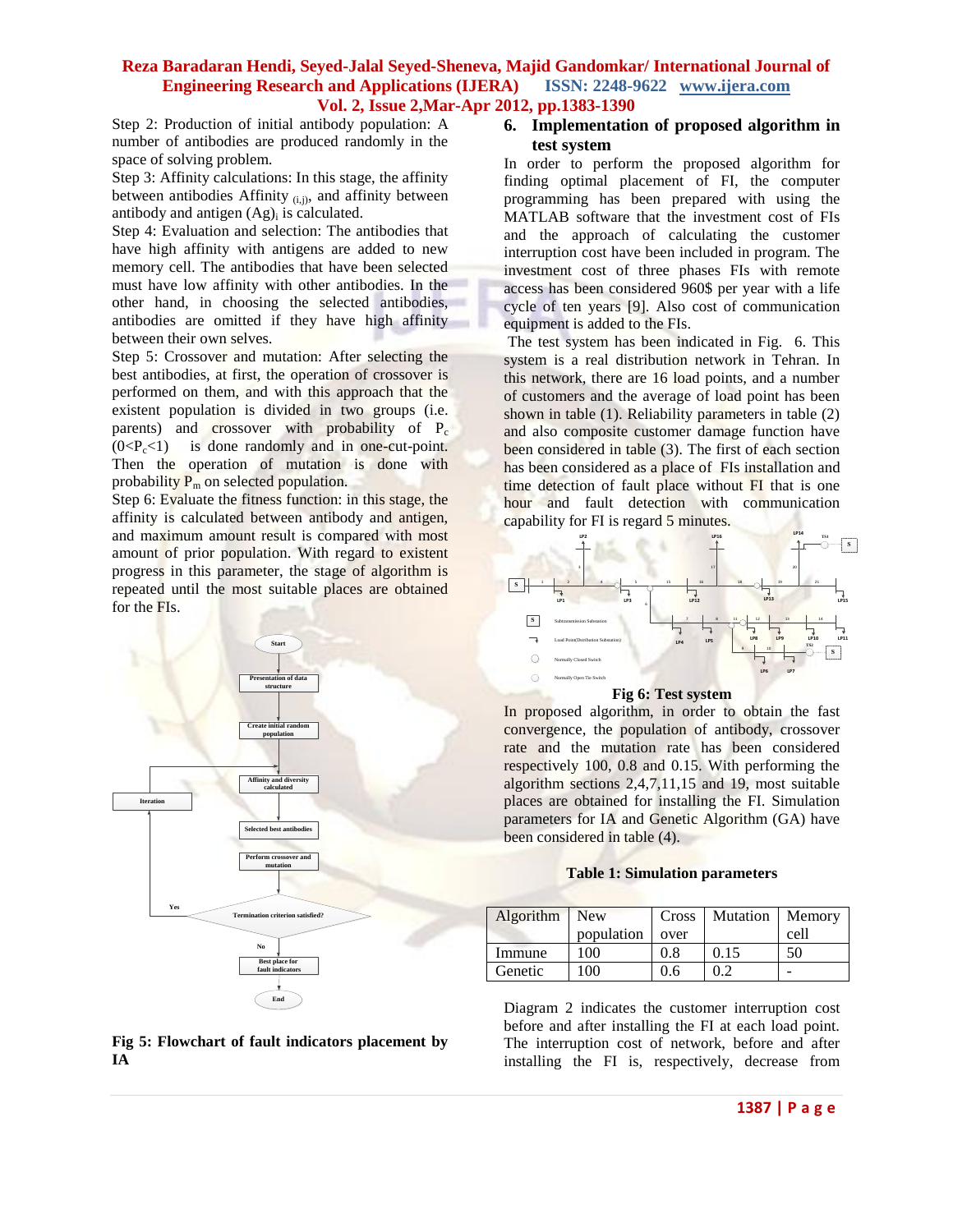72352\$ to 39667\$ per year, that annually has decreased 32685\$.



**Diagram 2: CIC before and after FIs installed** Diagrams of  $(3)$ ,  $(4)$ ,  $(5)$  and  $(6)$  also indicate the reliability indexes before and after installing the FI, that significant, reliability improved after FIs installation.













**Diagram 6: CAIDI before and after FIs installed** In diagram (7), the IA and GA for finding the optimal location of FIs with the same objective function that has been compared, indicates that the IA, with 12 iteration and GA with 19 iteration, has gotten to optimal placement in objective function that fast convergence in IA in compared with GA.



**Diagram 7: Comparison between the IA and GA**

#### **7. Conclusions**

This paper has presented an optimization problem to minimize the total cost of reliability of distribution network by optimal placement of fault indicators. The customer interruption cost, and the investment cost, repair and keeping cost of fault indicators are considered as the parameters of the objective function. The artificial immune algorithm is used to solve the proposed formulation. The proposed approach has been applied to a real Iranian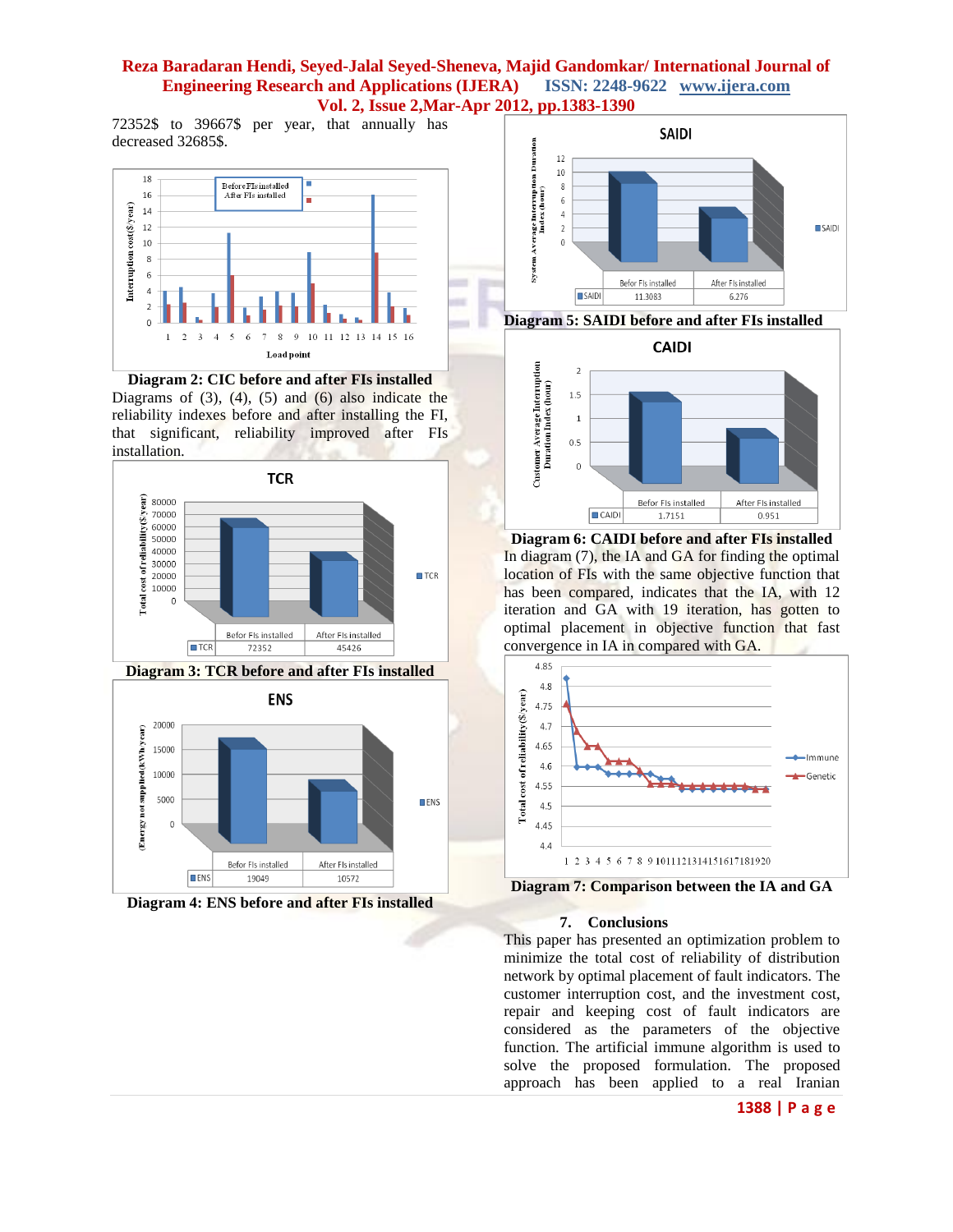distribution network, and the effectiveness of the IAbased method to solve this optimization problem has been demonstrated through the results obtained. Various indices of reliability are studied to show the effectiveness of optimal FIs' installation in distribution network. The results indicate the efficiency of proposed algorithm in finding the optimal placement of FIs and considerable decrease of customer interruption cost per year emphasizes the efficiency of IA in distribution networks.

# **Appendix**

|  |  | Table 2: Load data for distribution feeder [5] |  |
|--|--|------------------------------------------------|--|
|  |  |                                                |  |

| Load                    | Average            | Number   |
|-------------------------|--------------------|----------|
| point                   | load               | of       |
| number                  | [kW]               | customer |
| 1                       | 90                 | 137      |
| $\overline{2}$          | 100.1              | 126      |
| $\overline{\mathbf{3}}$ | 18.7               | 20       |
| $\overline{4}$          | 90                 | 284      |
| 5                       | 269.5              | 210      |
| 6                       | 50.6               | 57       |
| 7                       | 87.6               | 135      |
| 8                       | 90                 | 172      |
| 9                       | 85                 | 170      |
| 10                      | 200                | 190      |
| $\overline{11}$         | $\overline{51.04}$ | 56       |
| 12                      | 26.4               | 38       |
| 13                      | 16.5               | 10       |
| 14                      | 374                | 280      |
| 15                      | 90                 | 204      |
| 16                      | $45.\overline{1}$  | 49       |
| sum                     | 1684.54            | 2138     |
|                         |                    |          |

|                | raon of nemability |           |        | $\alpha$ and $\alpha$ and $\alpha$ and $\alpha$ and $\alpha$ and $\alpha$ |
|----------------|--------------------|-----------|--------|---------------------------------------------------------------------------|
| Section        | Length             | Failure   | Repair | Switching                                                                 |
| Number         | [km]               | Rate      | Time   | Time [h]                                                                  |
|                |                    | [f/yr.km] | [h]    |                                                                           |
|                | 0.42               | 1.49      | 1.5    | 0.5                                                                       |
| $\mathfrak{D}$ | 0.25               | 1.49      | 1.5    | 0.5                                                                       |
| $\mathcal{R}$  | 0.294              | 1.49      | 1.5    | 0.5                                                                       |
|                | 0.411              | 1.49      | 1.5    | 0.5                                                                       |

|                 | $p p. 1303 - 1370$ |      |                  |                  |
|-----------------|--------------------|------|------------------|------------------|
| $\frac{012}{5}$ | 0.19               | 1.49 | 1.5              | 0.5              |
| 6               | 0.19               | 1.49 | $\overline{1.5}$ | 0.5              |
| 7               | 0.34               | 1.49 | 1.5              | 0.5              |
| $\overline{8}$  | 0.11               | 1.49 | 1.5              | 0.5              |
| $\overline{9}$  | 0.124              | 1.49 | 1.5              | 0.5              |
| 10              | 0.03               | 1.49 | 1.5              | 0.5              |
| 11              | 0.124              | 1.49 | 1.5              | 0.5              |
| 12              | 0.2                | 1.49 | $\overline{1.5}$ | 0.5              |
| 13              | 0.14               | 1.49 | 1.5              | 0.5              |
| 14              | 0.104              | 1.49 | 1.5              | 0.5              |
| $\overline{15}$ | 0.167              | 1.49 | 1.5              | 0.5              |
| 16              | 0.189              | 1.49 | 1.5              | 0.5              |
| 17              | 0.033              | 1.49 | 1.5              | $\overline{0.5}$ |
| 18              | 0.138              | 1.49 | 1.5              | 0.5              |
| 19              | 0.481              | 1.49 | 1.5              | $\overline{0.5}$ |
| 20              | 0.2                | 1.49 | 1.5              | 0.5              |
| $\overline{21}$ | 0.29               | 1.49 | 1.5              | 0.5              |
| sum             | $\overline{4.425}$ |      |                  |                  |

| Table 4: Load point CCDF [10] |                              |  |  |  |
|-------------------------------|------------------------------|--|--|--|
| Duration                      | $\left[\frac{\$}{kw}\right]$ |  |  |  |
| 1 min                         | 0.153                        |  |  |  |
| $20 \text{ min}$              | 1.2434                       |  |  |  |
| 1 <sub>hr</sub>               | 3.71                         |  |  |  |
| 4 <sup>hr</sup>               | 15.4552                      |  |  |  |
| 8 hr                          | 42.6172                      |  |  |  |

# **REFERENCES**

- [1] S-J.Lee, M.-S.Choi, S.-H. Kang, B.-G. Jin, D.-S. Lee, B.-S. Ahn, N.-S. Yoon, H.-Y. Kim, S.-B. Wee, "an intelligent and efficient fault location and diagnosis scheme for radial distribution systems," *IEEE Transactions on Power Delivery*, *19 (2),* 2004, 524-532.
- [2] Y. Liao, "Fault location for single-circuit line based on bus-impedance matrix utilizing voltage measurements," *IEEE Transactions on Power Delivery, 23 (2),* 2008, 609-617.